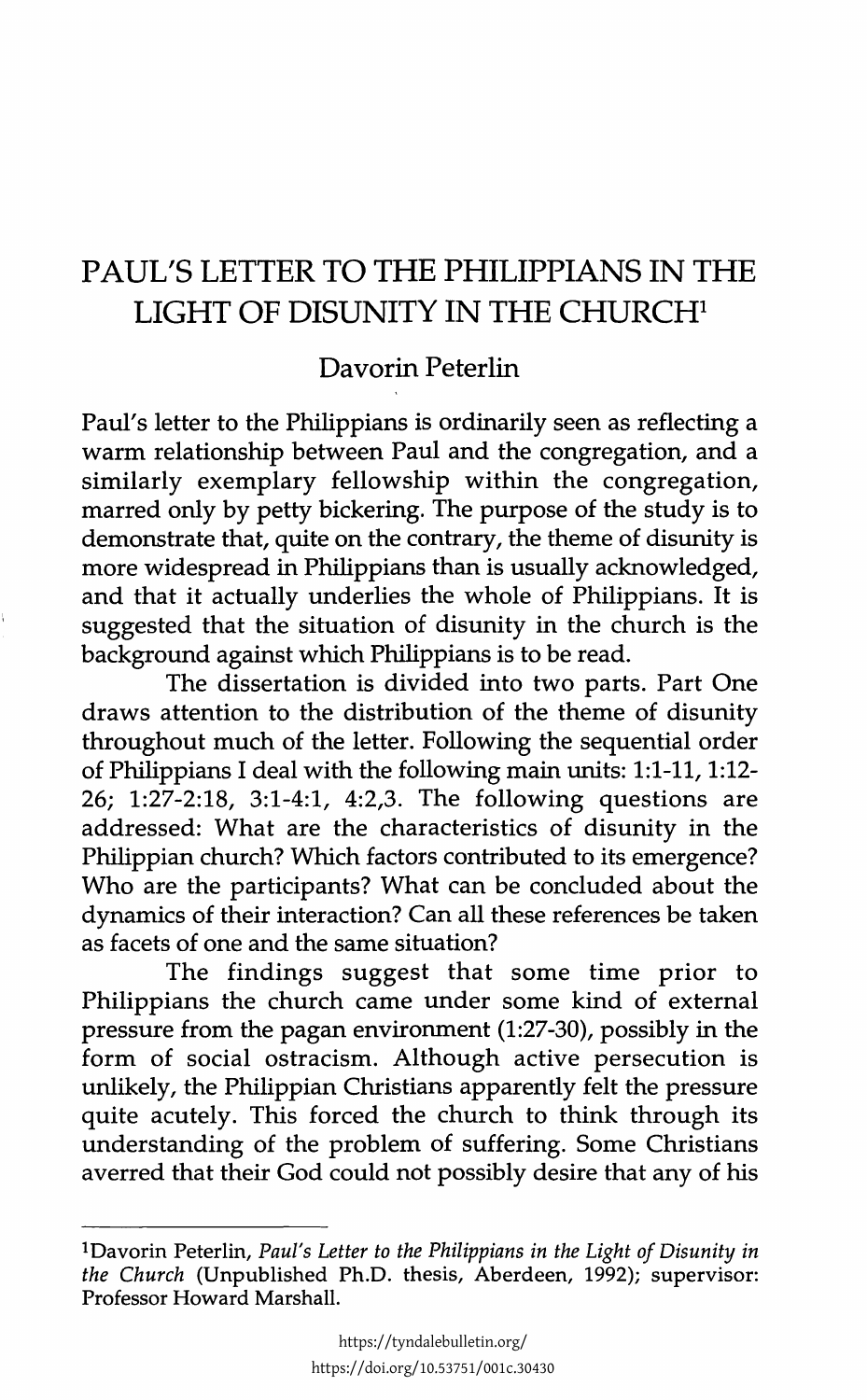true followers should suffer. This assumption was presumably partly rooted in, and carried over from, their former pagan religious conceptions. Others maintained that their new faith entailed suffering. The dispute involved a large number of Christians, but led to confusion rather than controversy.

Another factor informing the picture of the situation is the presence of a certain perfectionist streak in the church. Its precise nature unfortunately remains elusive, which makes it extremely difficult to gauge its role in, and pinpoint its specific contribution to, the controversy current at the time of Paul's letter. One thing seems certain though: those in the church who could be described as perfectionist were the same members who advocated the view that suffering was incompatible with true Christianity. Here we must assert another crucial point: this perfectionistic streak was not a carefully thought-out theological position; it existed in seminal form as 'tendencies' and 'inclinations'. Even for Paul, responding later with the letter there is no question of a theological aberration as he does not attack it in any way comparable to the manner in which he combats heretical views in other epistles. These perfectionistic tendencies did not represent the gist of the problem although they did feed into the situation.

Part Two starts with two topics relevant for establishing general historical context. One is the issue of the size, composition, and structure of the Philippian church. The other is Paul's policy toward the financing of his missionary endeavours through the acceptance of financial support in general, and in particular from the Philippians.

The real focus lies however on the collection of money to be sent as relief to Paul, as well as the mission of Epaphroditus. The two key texts are 2:25-30 and 4:10-20, and the principal questions here are: What kind of independent information about disunity do these sections supply? Are there traits parallel to those already observed in Part One? How does this episode fit into the wider framework of Philippians?

The objective is to establish whether these two topically interconnected texts also contain references and allusions to disunity in the church. It is thus found, independently of the discussion in Part One, that the collection of money for Paul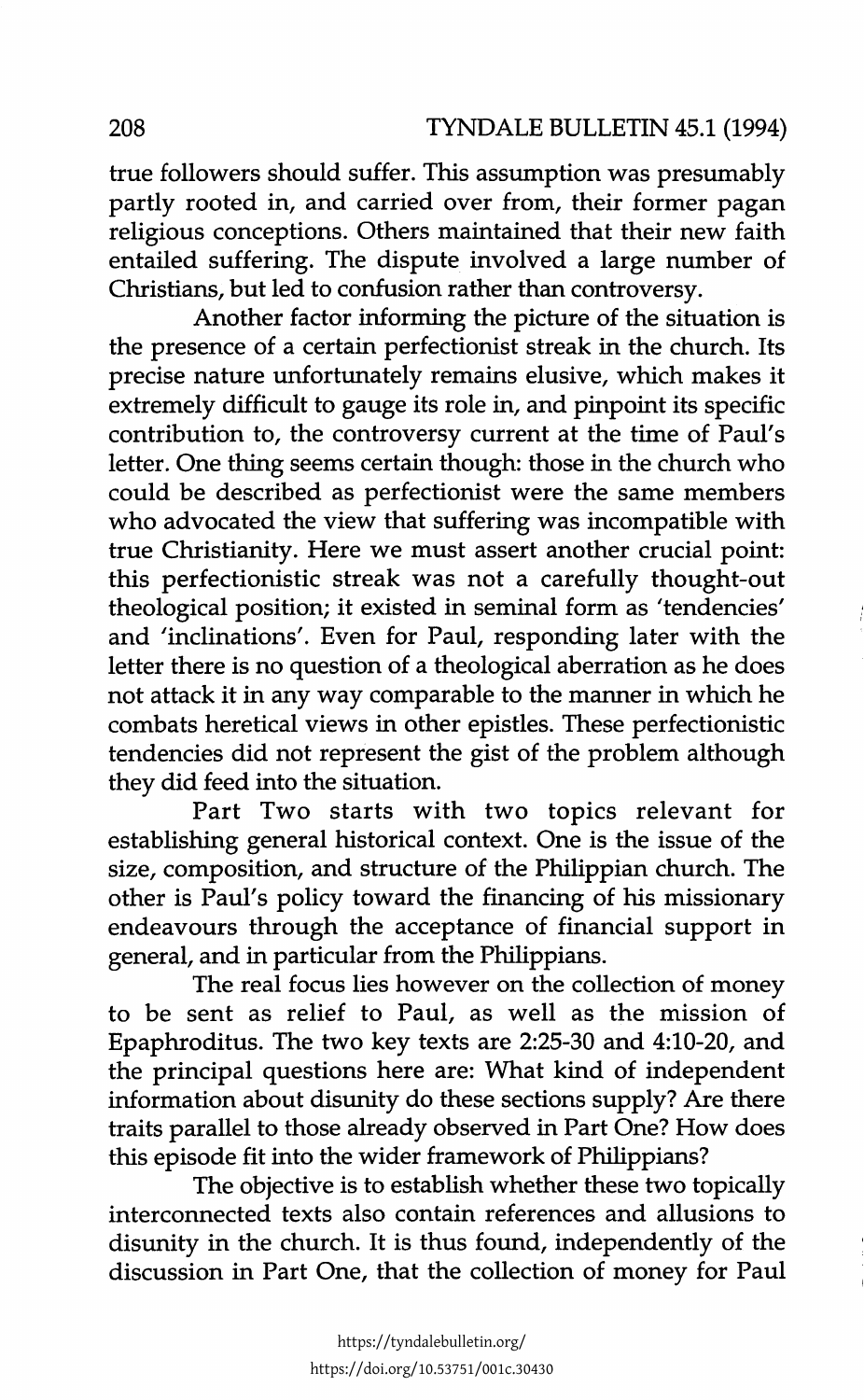went less than smoothly, and that the subsequent events also betrayed signs of disunity in the church. Moreover, there is tension between Epaphroditus and the church, and between Paul and the church.

A correlation with Part One suggests further similarities between paragraphs dealt with in Part Two and those in Part One. These include Paul's almost identical attitude to the readers characterised by deliberate neutrality, his involvement in the conflict and the presence in the church of an anti-Pauline sentiment, his affection and warmth with regard to the readers, and the conspicuous insignificance of theological factors indicating the primarily non-theological nature of the conflict. At the end it is suggested that Epaphroditus was also probably involved in the affair as a member of the church's leadership.

On this basis a hypothesis is advanced that these events surrounding the latest collection of support for Paul are to be seen as an aspect of the general situation of disunity and conflict in the church. In order to substantiate the hypothesis an interpretation of the whole epistle is required which combines, and accounts for, several factors: 1) confusion related to the place of suffering in the life of a Christian; 2) the reality of disunity and controversy in the Philippian church; 3) the fact that one of the parties harboured at least dissatisfaction if not open hostility against Paul; 4) the collection of the monetary support for Paul, the outcome of which was evidently understood, both by Paul and some in the church, as falling short of their potential and as less than commendable for the givers; 5) the resulting mission of Epaphroditus who was to make up for what was missing, but which resulted in aggravating the situation in the church; 6) Paul's cautious response alternating between overt gratitude and defensive statements reflecting his uneasiness over the whole affair.

The concluding chapter collates the findings and draws inferences. It suggests that discord in the church started with differing views on the place of suffering in the Christian life, that Paul's imprisonment provided an occasion for the aggravation of the conflict, that the power-struggle among the leadership revolved around the question whether or not to